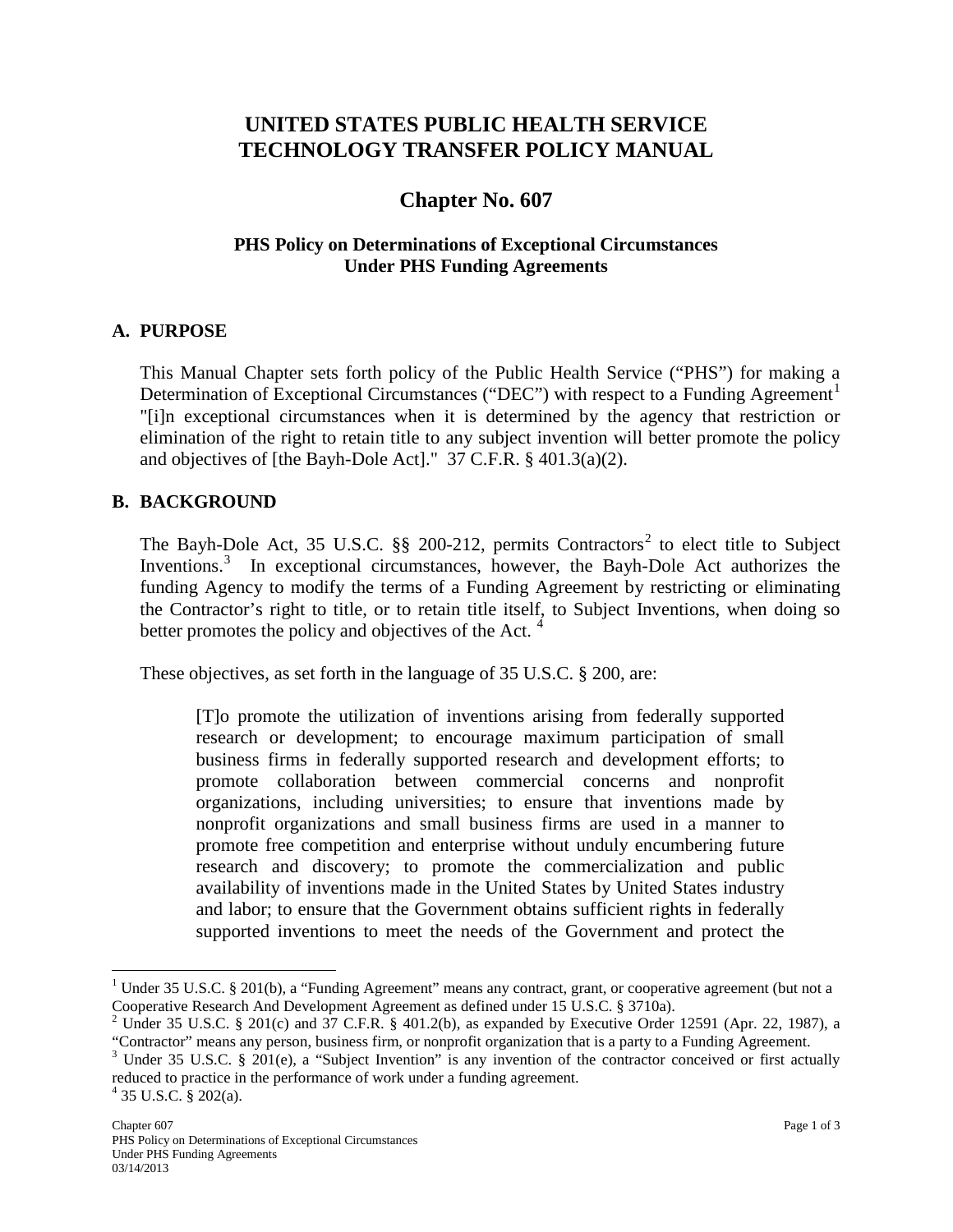public against non-use or unreasonable use of inventions; and to minimize the costs of administering policies in this area.

### **C. POLICY**

The policy and objectives of the Bayh-Dole Act are generally best served by using the standard patent rights clauses provided in 37 C.F.R. § 401.14 and the Federal Acquisition Regulations (FAR), as applicable. In exceptional circumstances, changes to, restriction of, or elimination of Contractors' rights to elect and retain title in Subject Inventions will better promote the policy and objectives of the Act.

Each proposed DEC is made by PHS in accordance with 37 C.F.R. § 401.3 and the Federal Acquisition Regulations (FAR), as applicable. "Before utilizing [the exception of 37 C.F.R. § 401.3(a)(2)], the agency shall prepare a written determination, including a statement of facts supporting the determination, that the conditions identified in the exception exist. A separate statement of facts shall be prepared for each exceptional circumstances determination, except that in appropriate cases a single determination may apply to both a funding agreement and any subcontracts issued under it or to any funding agreement to which such an exception is applicable." 37 C.F.R. § 401.3(e).

More specifically, PHS policy requires that the proposed DEC must address the corresponding statutory and regulatory requirements:

- (a) The restriction or elimination of the right to elect or retain title to any subject invention will better promote the policy and objectives of Chapter 18 of Title 35 of the United States Code. *See* 37 C.F.R. § 401.3(a)(2).
- (b) The DEC seeks "only such modifications as are necessary to address the exceptional circumstances or concerns which led to the use of the exception. For example, if the justification relates to a particular field of use or market, the [standard patent rights] clause might be modified along lines similar to those described in 37 C.F.R. § 401.14(b). In any event, the clause should provide the contractor with an opportunity to receive greater rights in accordance with the procedures at 37 C.F.R. § 401.15." 37 C.F.R. § 401.3(b).
- (c) "In cases when 37 C.F.R.  $\S$  401.3(a)(2) is used, the determination shall also include an analysis justifying the determination. This analysis should address with specificity how the alternate provisions will better achieve the objectives set forth in 35 U.S.C. § 200." 37 C.F.R. § 401.3(e).
- (d) A copy of "each determination, statement of facts, and, if applicable, analysis shall be promptly provided to the contractor or prospective contractor along with a notification to the contractor or prospective contractor of its rights to appeal the determination of the exception under 35 U.S.C. §202(b)(4) and [37 C.F.R. § 401.4]." 37 C.F.R. § 401.3(e).

Further, under PHS policy, notification of the proposed DEC should be provided to potential Contractors.